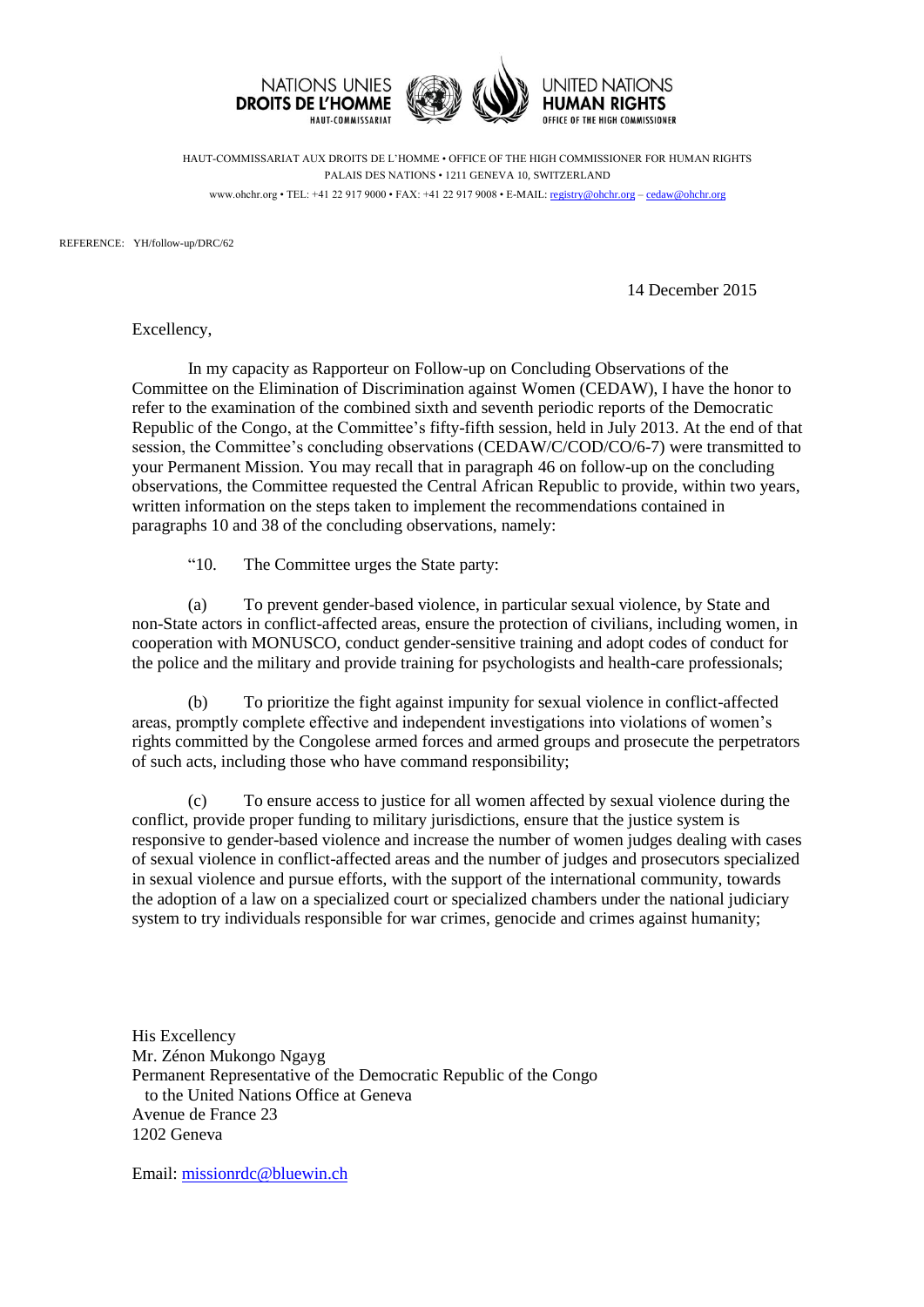

(d) To ensure the protection of victims and witnesses from reprisals whenever they seek access to justice;

(e) To establish a human rights-based vetting system to ensure that no perpetrator of human rights violations, including violations of the human rights of women, is maintained in the army and the police or is integrated into the army, especially during peace negotiations with armed groups;

(f) To ensure that victims have access to comprehensive medical treatment, mental health care and psychosocial support provided by health professionals who are trained to detect sexual violence and treat its consequences and ensure that women victims are provided with medico-legal forms free of cost;

(g) To ensure the effective implementation of the national action plan for the implementation of Security Council resolution 1325 (2000) and establish a comprehensive national policy to provide adequate reparations to victims of sexual crimes;

(h) To ensure the effective regulation of the arms trade, control the circulation of illicit small arms and consider ratifying the Arms Trade Treaty;

(i) To significantly enhance the inclusion and representation of women in peace negotiations and ensure that women are represented in provincial security committees;

(j) To ensure the effective implementation of Security Council resolution 2098  $(2013)$ ."

"38. The Committee recommends that the State party:

(a) Withdraw the discriminatory provisions of the 1987 Family Code, including on the need for women to gain authorization by their husband for any legal act (arts. 448-450); the husband being the head of household (art. 353); the choice of the place of residence resting with the husband (art. 454); the application of a broader definition of adultery to women than to men (art. 467); the woman's duty to obey her husband (art. 444); the ownership of the family registry booklet by the husband (arts. 148 (1) and 150); and the different minimum age of marriage for girls and boys (art. 352)."

Although the information sought by the Committee was due in July 2015, it has not been received to date. Accordingly, I would be grateful for clarification as to the current status of your Government's response on the matters, and as to when the information requested will be forthcoming.

The Committee looks forward to pursuing the constructive dialogue it has started with the authorities of the Democratic Republic of the Congo on the implementation of the Convention. In this context, the Committee seeks to receive your response to this reminder without further delay.

Please note that this response should be precise and should not exceed a maximum length of **4000 words**, including footnotes. You may attach a limited number of annexes containing statistical data only which are not counted for the word limit. Please also send a Word electronic version of the information requested to the Secretariat of the Committee on the Elimination of Discrimination against Women by email to [cedaw@ohchr.org.](mailto:cedaw@ohchr.org) For ease of reference, please find attached a document providing information on the follow-up procedure, which includes guidelines on the drafting of follow-up reports by States parties.